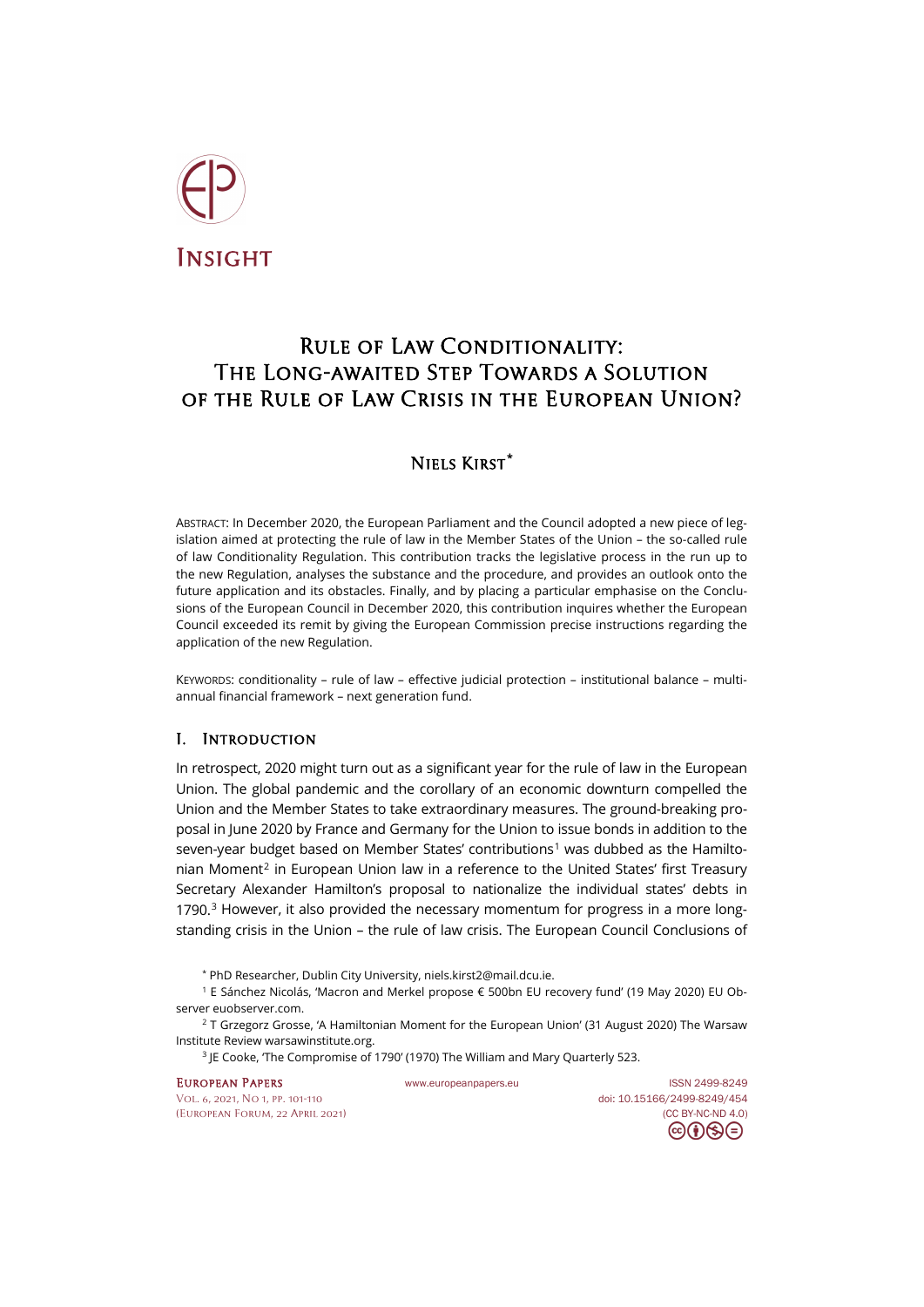July 2020 (July Conclusions) envisioned a conditionality mechanism which would link both the forthcoming budget of the Union (Multiannual Financial Framework, MFF) and the Recovery Fund (Next Generation EU Fund, NGEU) to the principles of the rule of law.[4](#page-1-0)

The rule of law crisis has its beginning with changes in the Member States which reach back to the year 2010, and has grown into a major constitutional crisis of the European Union. [5](#page-1-1) It is a crisis that threatens the very essence of the European project since it concerns the fundamental values upon which the Union is built and which are spelled out in art. 2 TEU. The rule of law crisis is one of the most fundamental crises that the European Union currently faces, together with the withdrawal of one Member State from the European Union, the aftermath of the financial crisis, the migration crisis, and the pandemic. Indeed, as Fabbrini points out, the Union is living through a watershed period.<sup>[6](#page-1-2)</sup> In a new attempt to promote and protect the rule of law in the Member States, the European Parliament (the Parliament) and the Council of the European Union adopted the European Commission's draft for a Regulation to establish a general regime of conditionality for the protection of the Union's budget in December 2020 (the Conditionality Regulation). [7](#page-1-3)

### II. The adoption of the Conditionality Regulation

The idea of a link between the rule of law and European funds was born in 2017. $8$  as other measures to rein in rule of law backsliding Member States, specifically through art.  $7$  TEU, had failed. $9$  This idea was further developed and supported by academic contributions which highlighted the need for a European budget conditionality.<sup>[10](#page-1-6)</sup> In its vision for the new seven-year budget, the Commission acknowledged the need for a Conditionality Regulation that would link the funds of the Union to rule of law standards. This was clearly outlined in the Commission's Communication explaining the pri-orities for the new seven-year budget of the Union.<sup>[11](#page-1-7)</sup> On the very same day  $-$  2 May 2018 – the Commission also put forward a proposal for a Regulation framing a condi-

<sup>4</sup> European Council Conclusions of 17-21 July 2020, Special meeting of the European Council.

<span id="page-1-1"></span><span id="page-1-0"></span><sup>5</sup> A von Bogdandy and M Ioannidis, 'Systemic Deficiency in the Rule of Law: What it is, What has been done, What can be done' (2014) CMLRev 59.

<sup>6</sup> F Fabbrini, 'The Future of the EU 27' (2019) European Journal of Legal Studies 305

<span id="page-1-3"></span><span id="page-1-2"></span><sup>7</sup> Proposal for a Regulation of the European Parliament and the Council of 5 Nvember 2020, General Regime of Conditionality for the Protection of the Union budget

<span id="page-1-4"></span><sup>8</sup> E Zalan, 'Justice commissioner links EU funds to 'rule of law'' (31. October 2017) EU Observer [eu](https://euobserver.com/political/139720)[observer.com.](https://euobserver.com/political/139720)

<span id="page-1-5"></span><sup>9</sup> L Pech and KL Scheppele, 'Illiberalism Within: Rule of Law Backsliding in the EU' (2017) Cambridge Yearbook of European Legal Studies 3.

<span id="page-1-6"></span><sup>10</sup> G Halmai, 'The Possibility and Desirability of Rule of Law Conditionality' (2019) Hague Journal on the Rule of Law 171.

<span id="page-1-7"></span><sup>11</sup> Comunication COM(2018) 321 final from the Comission of 2 May 2018, A Modern Budget for a Union that Protects, Empowers and Defends The Multiannual Finncial Framework for 2021-2027.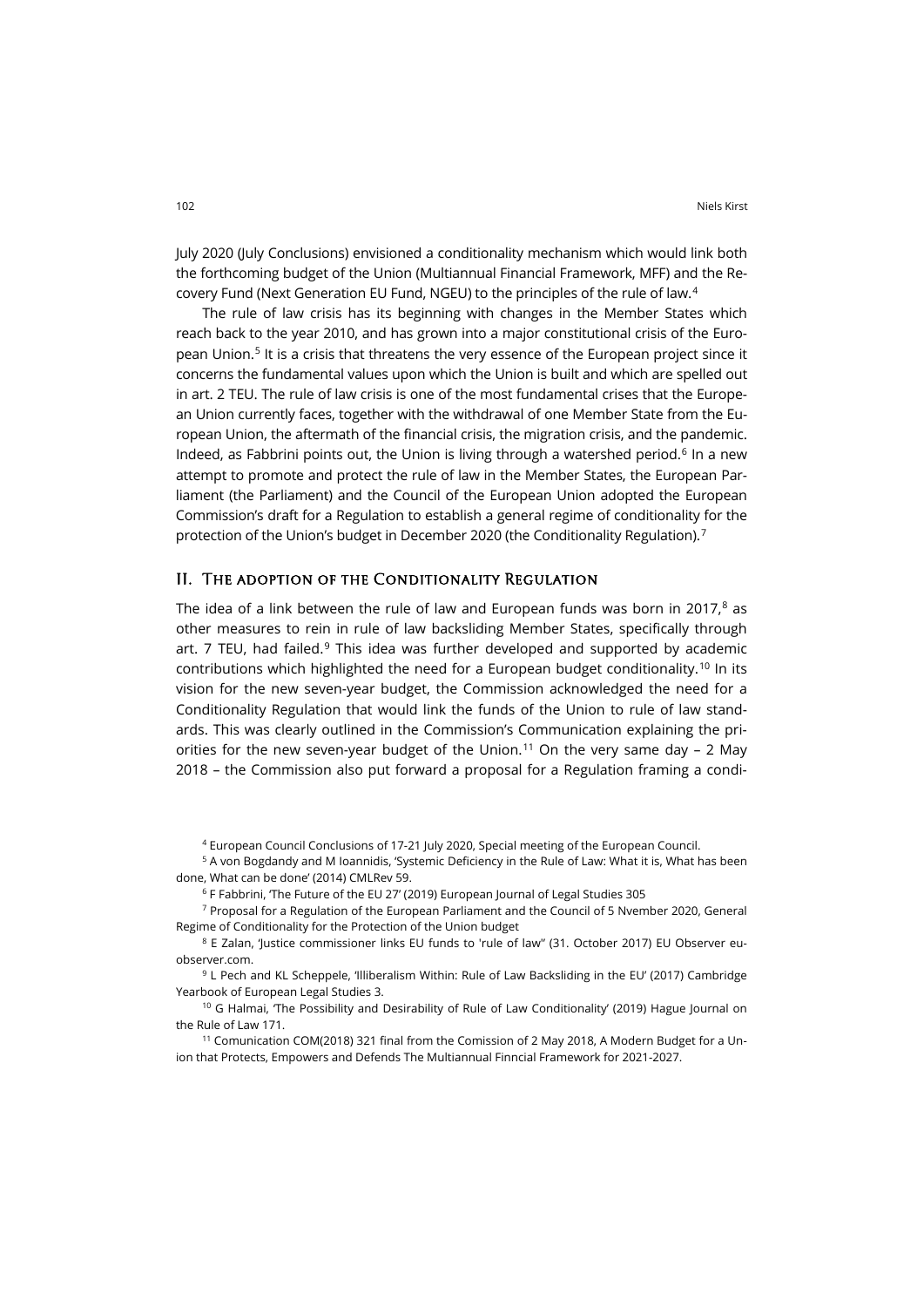tionality between the disposal of EU funds and adherence to rule of law standards.<sup>[12](#page-2-0)</sup> Hence, the first legislative proposal for a Regulation addressing systemic deficiencies in the rule of law was put forth by the Commission in May 2018.

Following the ordinary legislative procedure, the Parliament adopted a position on this proposal in Apil 2019.<sup>[13](#page-2-1)</sup> However, in 2019, the proposal did not gain any steam, as the Council was generally very hesitant towards it. The turning point for the proposal came in 2020, with the adoption of the new MFF and the NGEU. In a historical European Council Summit in July 2020, the Member States agreed that a conditionality regime should be introduced together with the MFF and the NGEU.[14](#page-2-2) This finally gave the political backing by the Heads of State for a conditionality regime linked to the Union's budget.<sup>[15](#page-2-3)</sup>

In the historic July Summit, the European Council agreed on a new seven-year budget – the MFF, a recovery fund – NGEU, an increase of the own resources of the EU (from 1.6% to 2.0%) – the Own Resources Decision, as well as on a Conditionality Regulation regarding the rule of law. Following the July European Council Summit, the German Council Presidency took the legislative dossier and proposed a compromise in September 2020.[16](#page-2-4) With this compromise, it returned to the Parliament and started negotiating. Intensive trilogue meetings between the Council, Parliament, and the Commission eventually led to a conclusive legislative draft published on 5 November 2020.[17](#page-2-5)

Following the publication of the draft and the accompanying support by a majority of the Parliament and a majority of Member States in the Council, Hungary and Poland – the Member States which are currently subject to an art. 7 procedure – threatened to veto the Own Resources Decision and thus the NGEU and the MFF.[18](#page-2-6) While the Conditionality Regulation could be adopted under qualified majority voting, the MFF had to be adopted at unanimity and the Own Ressources Decision had to be ratified by each natio<nal parliament, thereby providing the Hungarian and Polish government with significant leverage in their negotiating position. Only a new European Council Summit

<span id="page-2-0"></span> $12$  Proposal for a Regulation of the European Parliament and the Council on the Protection of the Union's Budget in Case of Generalised Deficiencies as Regards the Rule of Law in the Member States COM(2018) 324 final - 2018/0136(COD).

<span id="page-2-1"></span> $13$  European Parliament Legislative Resolution of 4 April 2019 on the proposal for a regulation of the European Parliament and of the Council on the protection of the Union's budget in case of generalised deficiencies as regards the rule of law in the Member States.

<sup>14</sup> European Council Conclusions of 17-21 July 2020, cit.

<span id="page-2-3"></span><span id="page-2-2"></span><sup>15</sup> J Morijn, 'Op-Ed: The July 2020 Special European Council, the EU budget(s) and the rule of law: Reading the European Council Conclusions in their legal and policy context' (23 July 2020) EU Law Live [eulawlive.com.](https://eulawlive.com/op-ed-the-july-2020-special-european-council-the-eu-budgets-and-the-rule-of-law-reading-the-european-council-conclusions-in-their-legal-and-policy-context-by-john-morijn)

<span id="page-2-4"></span><sup>16</sup> Council Multiannual Financial Framework (MFF) 2021-2027 and Recovery Package of 30 September 2020, Regulation of the European Parliament and of the Council on a general regime of conditionality for the protection of the Union budget.

<span id="page-2-5"></span><sup>17</sup> Proposal for a Regulation of the European Parliament and the Council of 5 Nvember 2020, General Regime of Conditionality for the Protection of the Union budget.

<span id="page-2-6"></span><sup>18</sup> Government of the Republic of Poland, Joint Declaration of the Prime Minister of Poland and the Prime Minister of Hungary of 26 November 2020[,](https://www.gov.pl/web/eu/joint-declaration-of-the-prime-minister-of-poland-and-the-prime-minister-of-hungary%23:%7E:text=Back-,Joint%20Declaration%20of%20the%20Prime%20Minister%20of,the%20Prime%20Minister%20of%20Hungary&text=Prime%20Minister%20Mateusz%20Morawiecki%20and,of%20the%20rule%20of%20law)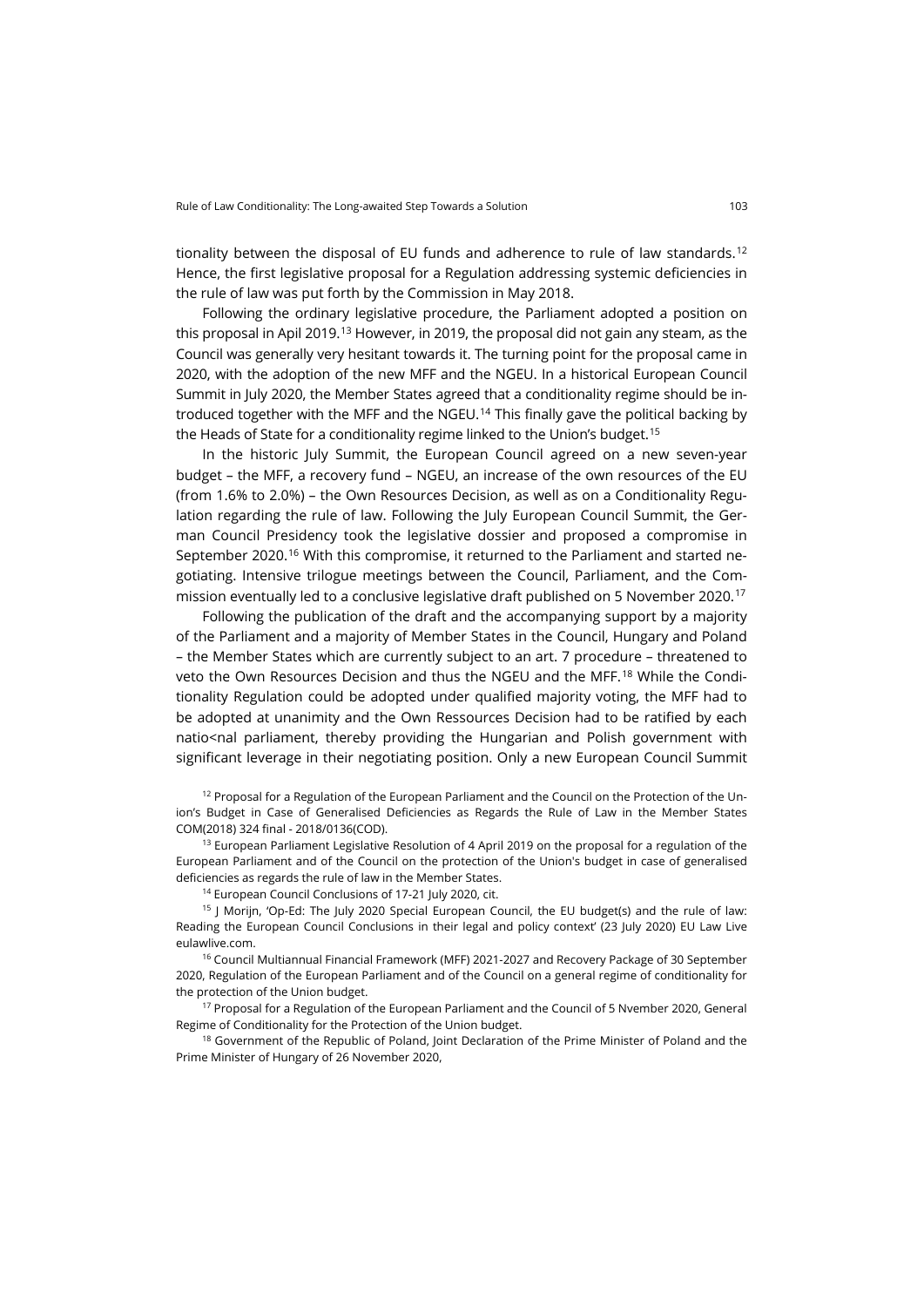on 11 December 2020 could solve this impasse.<sup>[19](#page-3-0)</sup> During this Summit, the Heads of States agreed on comprehensive declaratory statements regarding the adoption, application, and interpretation of the Conditionality Regulation. In turn, these statements lifted the blockage of the MFF and the Own Ressources Decision by Hungary and Poland, and enabled the Union to move on with the legislative package. Finally, on 14 De-cember [20](#page-3-1)20, the Regulation was adopted by the Council.<sup>20</sup> On 16 December 2020, the Regulation was adopted by the Parliament<sup>[21](#page-3-2)</sup> and thus became law with the publication in the Official Journal of the European Union.

The adoption of the Conditionality Regulation together with the new seven-year budget seems logical from a legal and a political point of view. From a legal point of view, the adoption of the new budget allowed to establish new rules for the disposal of funds, and created a further incentive for Member States to agree to a package of legislation. From a political perspective, scholars have been warning for years that EU funds are used illegally by some Member State governments to support cronyism, anti-EU projects, and illiberal structures and called on the Commission to act on this.[22](#page-3-3) The new seven-year budget enabled the Commission to put forward this crucial piece of legislation as a *sine non qua* together with the new budget. Thus, Member States were forced to agree on the Conditionality Regulation to avoid the lapse of the previous budget and a potential financial shutdown. The economic downturn of the pandemic further increased the pressure on Member States' governments to enable further stimulus (in form of the NGEU). Various trends in 2020 were therefore cumulating factors in creating momentum for a Conditionality Regulation linked to EU funds. Hence, it was a logical, practical and intelligent idea to link the Conditionality Regulation to the EU budget.

#### III. Preconditions of the Regulation

As art. 1 of the Regulation defines, this piece of legislation concerns the principles of the rule of law.<sup>[23](#page-3-4)</sup> In the liberal constitutional tradition, the principles of the rule of law encompass numerous aspects. Lon Fuller, for example, described eight criteria of the rule of law in his principal work, and thus describes a thick rule of law understanding.<sup>[24](#page-3-5)</sup> Oth-

<sup>19</sup> European Council Conclusions of 10 and 11 December 2020, European Council meeting.

<span id="page-3-1"></span><span id="page-3-0"></span> $20$  Draft Regulation of the European Parliament and of the Council on a general regime of conditionality for the protection of the Union budget of 14 December 2020, Adoption of the Council's position at first reading and of the statement of the Council's reasons; Outcome of the written procedure completed on 14 December 2020.

<span id="page-3-2"></span><sup>21</sup> European Parliament, *Parliament approves the "rule of law conditionality" for access to EU funds* [www.europarl.europa.eu.](https://www.europarl.europa.eu/news/en/press-room/20201211IPR93622/parliament-approves-the-rule-of-law-conditionality-for-access-to-eu-funds%23:%7E:text=On%20Wednesday%2C%20MEPs%20approved%20the,management%20of%20the%20EU%20funds.&text=It)

<span id="page-3-3"></span> $22$  RD Keleman and KL Scheppele, 'How to Stop Funding Autocracy in the EU' (10 September 2018) Verfassungsblog [verfassungsblog.de.](https://verfassungsblog.de/how-to-stop-funding-autocracy-in-the-eu/)

<span id="page-3-5"></span><span id="page-3-4"></span><sup>23</sup> Regulation (EU) 2020/2092 of the European Parliament and of the Council of 16 December 2020 on a general regime of conditionality for the protection of the Union budget.

<sup>24</sup> LL Fuller, *The morality of law* (Yale University Press 1964).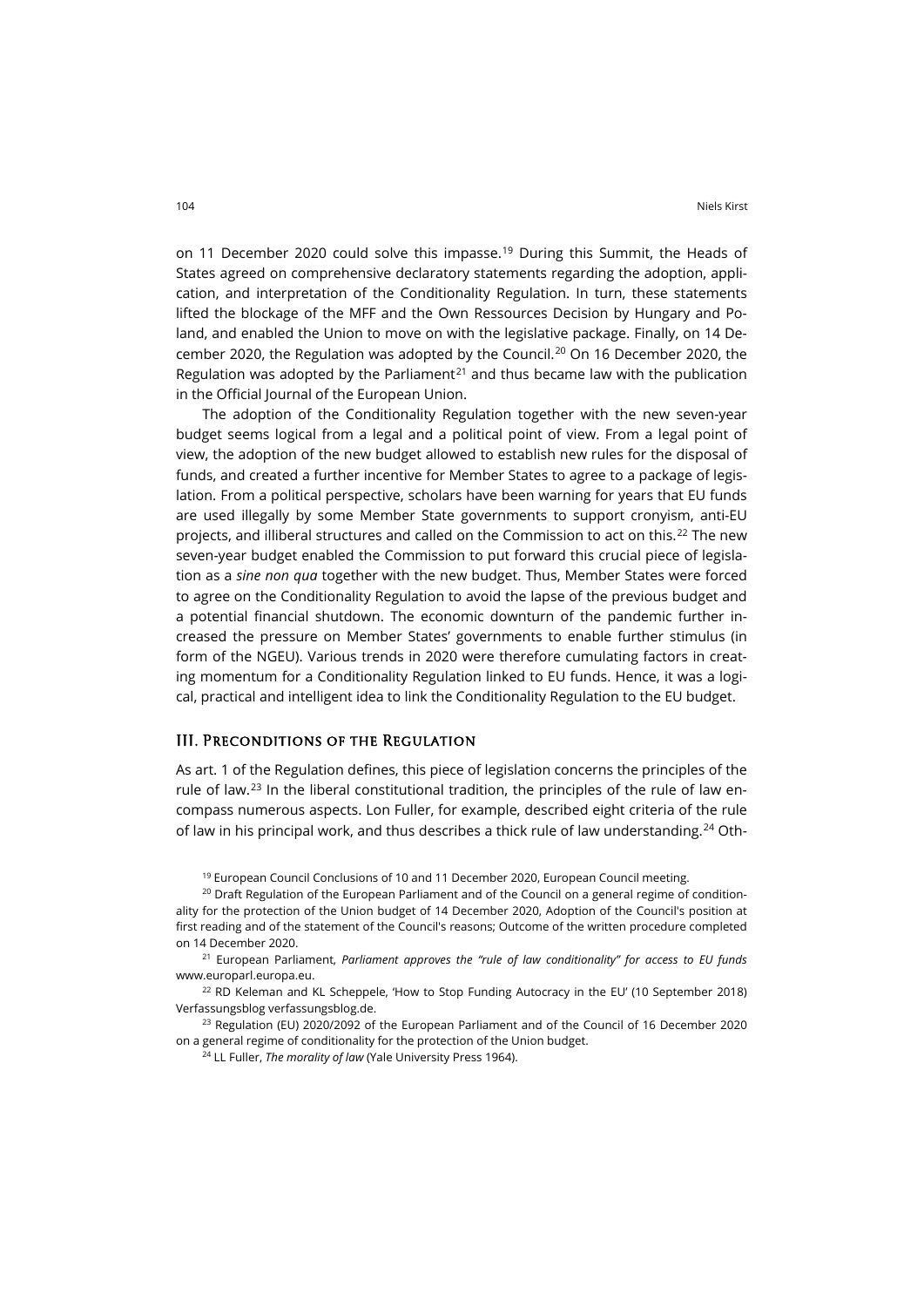er scholars have defined other criteria of the rule of law.[25](#page-4-0) It should be welcomed that the Commission refers to the principles of the rule of law. The reader of the Regulation is therefore directly guided towards seeing the rule of law as a set of practical aspects of a legal system. art. 2 of the Regulation consequently gives a comprehensive defini-tion of what is to be understood under the principles of the rule of law.<sup>[26](#page-4-1)</sup> The Regulation's understanding of the rule of law is relatively thick. It includes legality, legal certainty, the prohibition of executive arbitrariness, effective judicial protection, separation of power, non-discrimination, and equality before the law.

However, this Regulation's big caveat is that its application is strictly tied to the Union's budget. This is undoubtedly a substantial limitation of its future application. It means in practice, that if a breach of the principles of the rule of law is identified, in a second step, the Commission has to prove an effect of that breach on the Union's budget. This was a crucial prerequisite in the Council's position in the negotiations over the Regulation with the objective of limiting the scope of the Regulation. Therefore, this Regulation is not a panacea for the deep and structural deficiencies in the rule of law in some Member States. Regarding the protection of the Union's budget, the Regulation's scope of application is twofold, first, to protect *the sound financial management of the EU budget*, and second, *the protection of the Union's financial interest*. While the two elements clearly overlap, each of them suffices to fulfil the link to the Union's budget and enable the Regulation's application.

#### IV. Procedural steps of the Regulation

The Regulation's procedure is laid out in art. 6 and comprises several steps of procedural rules. Some of the procedural steps can be compared to the infringement procedure under art. 258 TFEU, while others are taken from the macroeconomic conditionality rules in-troduced with the establishment of the European Monetary Union (EMU).<sup>[27](#page-4-2)</sup> If the Commission believes to have found a breach of the principles of the rule of law in a Member State which affects the Union's budget, it will send a reasoned letter to that Member State (art. 6 (1)). The concerned Member State can then address the findings of the Commission with a reply and/or by proposing remedial measures (art. 6 (5)). The Commission shall take Member State's observations into account before deciding if it wants to submit an implementing act to the Council to cut funds to the Member State concerned or cease the case.

Initially, the position of the Commission and the Parliament was to propose voting by reverse qualified majority. The macroeconomic conditionality rules of the EMU operate by reverse QMV, which presumably was the inspiration for the attempt by the

<sup>25</sup> RA Cass, *The rule of law in America* (Johns Hopkins University Press 2001).

<sup>26</sup> Regulation 2020/2092 cit.

<span id="page-4-2"></span><span id="page-4-1"></span><span id="page-4-0"></span> $27$  A von Bogdandy and J Lacny, 'Suspension of EU funds for breaching the rule of law - A dose of though love needed?' (2020) European Policy Analysis.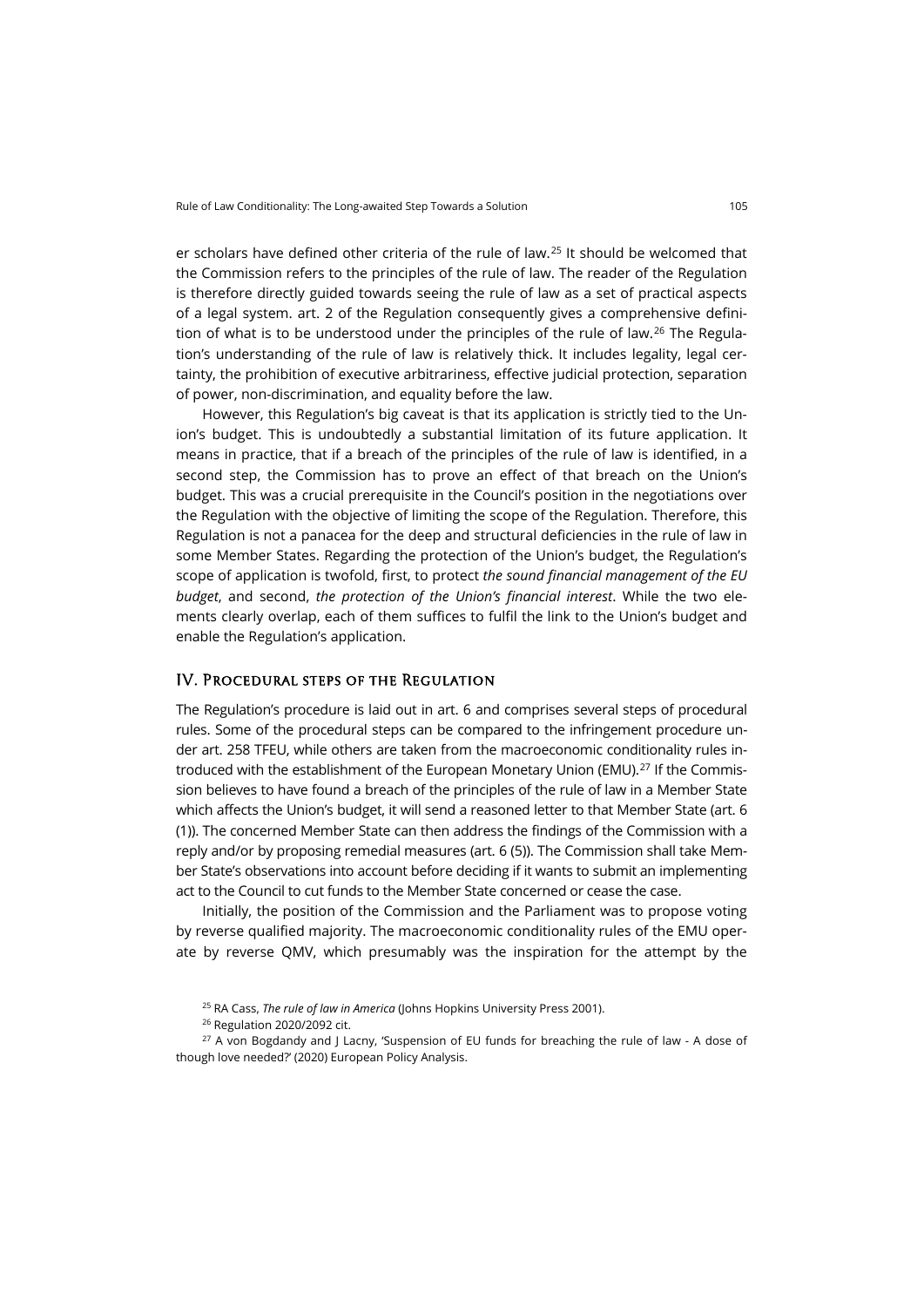Commission to have reverse QMV here. However, in the trilogue meetings, the Council pushed this back to the usual qualified majority voting.<sup>[28](#page-5-0)</sup> A reverse qualified majority would have been an even more robust tool since it would have put the burden of proof upon the accused Member State. The feasibility of such a reverse qualified majority vot-ing was also not opposed by an by an Opinion of the Legal Service of the Council.<sup>[29](#page-5-1)</sup>

There is, however, one caveat to the whole procedure, which can be found in Recital 17a of the Regulation. If a Member State believes that the Commission's proposal of an implementing act would violate the principle of objectivity, non-discrimination, or equal treatment, it may exceptionally request that the matter be discussed at a European Council meeting. If a Member State is convinced that the Commission's claims are unfounded, it will most likely trigger this procedure even to delay the case or raise it to the political level. In these cases, the 'deadline' to decide for the Council is extended to three months.

#### V. Substantive definitions of the Regulation

The mechanism of the Regulation covers breaches of the principles of the rule of law if they are linked to the Union's budget. art. 4, which entails the detailed conditions for applying the Regulation, makes this very clear. The Regulation's scope explicitly covers breaches of the principles of the rule of law that risk affecting the Union's budget in a *sufficiently direct way*. A mere violation of the principles of the rule of law in a Member State would not suffice to trigger the mechanism. The link to the Union's budget or the Union's financial interest is indispensable.

Art. 1 (a) specifies that the principles of the rule of law should be understood having regard to the other Union values and principles enshrined in art. 2 TEU. This art. also defines that fundamental rights are only considered under this Regulation if judicial protection or equal treatment is affected. In the following art. 3, the Regulation entails an indicative and non-exhaustive list of examples of what would be considered a breach of the principles of the rule of law.

Art. 4 (2), which lays out the detailed conduct which constitutes a breach of the principles of the rule of law, can then be understood as lying at the heart of the Regulation. There is, thus, a duplication in art. 3 and art. 4 (2). However, art. 3 must be understood as a definitional provision, whereas art. 4 (2) would be the operative art.. Moreover, art. 4 (2) directly links the Regulation's two main elements – the principles of the rule of law and the Union's budget – together by pointing out potential fields of application. This list colours the potential fields of application of the Regulation.

<span id="page-5-0"></span><sup>&</sup>lt;sup>28</sup> A Dimitrovs, 'Analysis: "Rule of law conditionality for the EU budget: agreement is there"' (5 November 2020) EU Law Live [eulawlive.com.](https://eulawlive.com/analysis-rule-of-law-conditionality-for-the-eu-budget-agreement-is-there-by-aleksejs-dimitrovs)

<span id="page-5-1"></span> $29$  Council Legal Service Opinion of 2018 on the Proposal for a Regulation of the European Parliament and the Council on the Protection of the Union's Budget in Case of Generalised Deficiencies as Regards the Rule of Law in the Member States.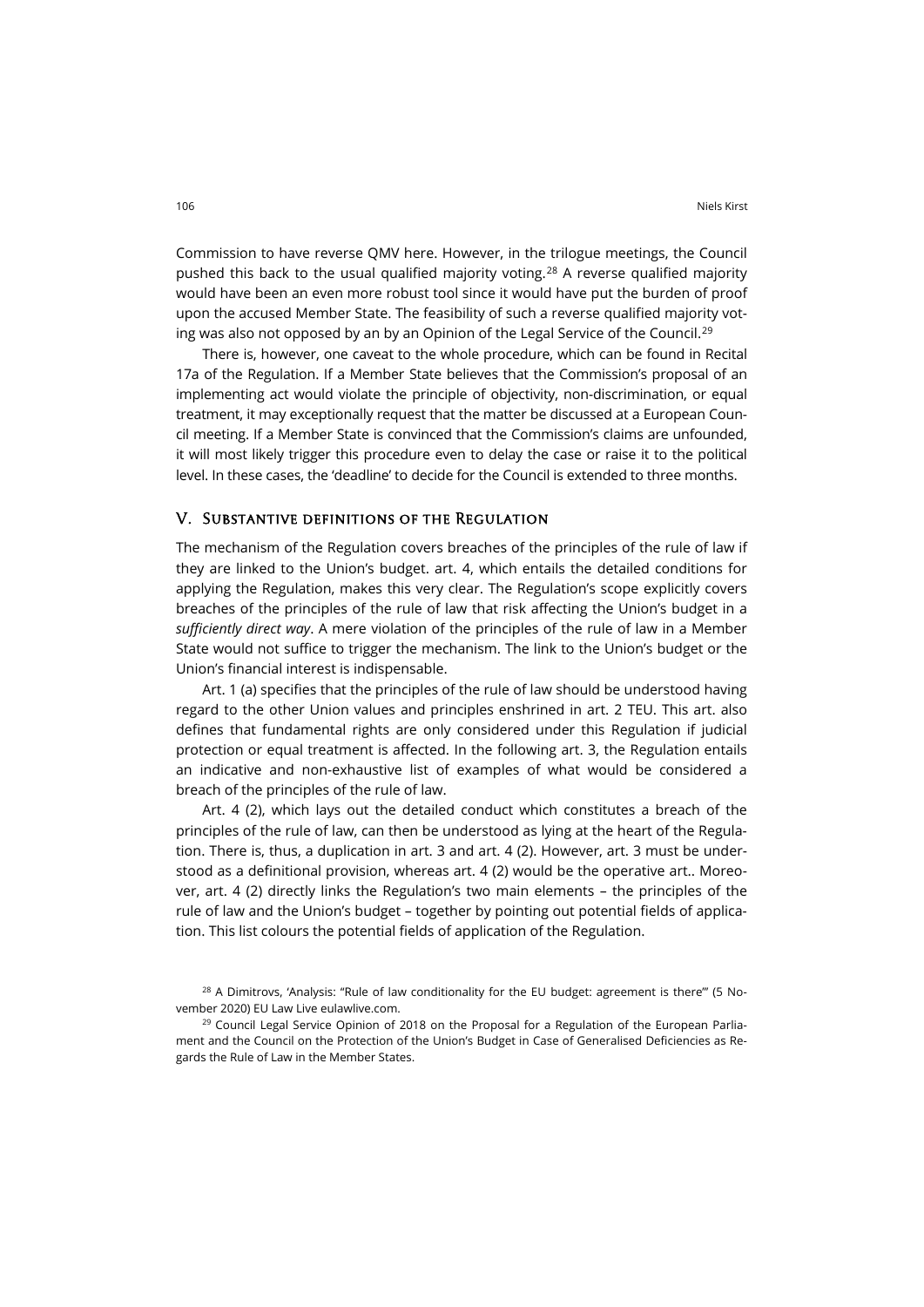#### VI. Sanctions under the Regulation

Art. 5 of the Regulation provides for the measures the Commission can propose against a Member State that violates the principles of the rule of law. This article builds substantially on the Financial Regulation, [30](#page-6-0) which governs the disbursement of funds from the Union's budget, and the Common Provisions Regulation, which administers the Un-ion's structural funds' distribution.<sup>[31](#page-6-1)</sup> The article is spilt in two streams. One stream outlines the measure which can be adopted for (i) funds which are implemented by the Union itself and, a second stream, (ii) for funds which are implemented under shared management.[32](#page-6-2) Funds under shared management comprise the Common Agricultural Policy and the cohesion policy. These funds are implemented by the Member State and make up approximately 70% of the Union's budgetary expenditures.[33](#page-6-3) The protocol of the Council vote on the Regulation even foresees the possibility of incorporating the content of the Conditionality Regulation into the Financial Regulation in the long run.[34](#page-6-4)

There is also the possibility of lifting measures after breaches on the principles of the rule of law have been remedied by the concerned Member State. The procedure for lifting measure can be found in art. 7 of the Conditionality Regulation. With remedial measures, the accused Member State may refute the findings of the Commission and prove that the conditions are no longer fulfilled. In any case, the Council is instructed to review existing measures annually at the latest. Finally, art. 7 (3) foresees the possibility for a Member State to recoup funds from the budget that were withheld due to implementing acts. However, after two years in which the deficiencies have not been remedied, the funds will be lost for the Member State.

#### VII. The Rule of Law in the Member States v the Rule of Law of the INSTITUTIONS?

The Conclusions of the European Council of 10-11 December 2020 (December Conclusions) deserve a special mention since they extensively address the Conditionality Regulation and entail substantive caveats to its application. The European Council made sev-

<span id="page-6-0"></span><sup>30</sup> Regulation (EU, Euratom) 2018/1046 of the European Parliament and of the Council of 18 July 2018 on the financial rules applicable to the general budget of the Union, amending Regulations (EU) 1296/2013, (EU) 1301/2013, (EU) 1303/2013, (EU) 1304/2013, (EU) 1309/2013, (EU) 1316/2013, (EU) 223/2014, (EU) 283/2014, and Decision 541/2014/EU and repealing Regulation (EU, Euratom) No 966/2012.

<span id="page-6-2"></span><span id="page-6-1"></span><sup>31</sup> Regulation (EU) 1303/2013 of the European Parliament and of the Council of 17 December 2013 laying down common provisions on the European Regional Development Fund, the European Social Fund, the Cohesion Fund, the European Agricultural Fund for Rural Development and the European Maritime and Fisheries Fund and laying down general provisions on the European Regional Development Fund, the European Social Fund, the Cohesion Fund and the European Maritime and Fisheries Fund and repealing Council Regulation (EC) 1083/2006.

<sup>32</sup> Art. 62 Regulation (EU, Euratom) 2018/1046 cit.

33 A von Bogdandy and J Lacny, 'Suspension of EU funds for breaching the rule of law' cit.

<span id="page-6-4"></span><span id="page-6-3"></span><sup>34</sup> Council's position at first reading and statement of the Council's reasons of 14 December 2020.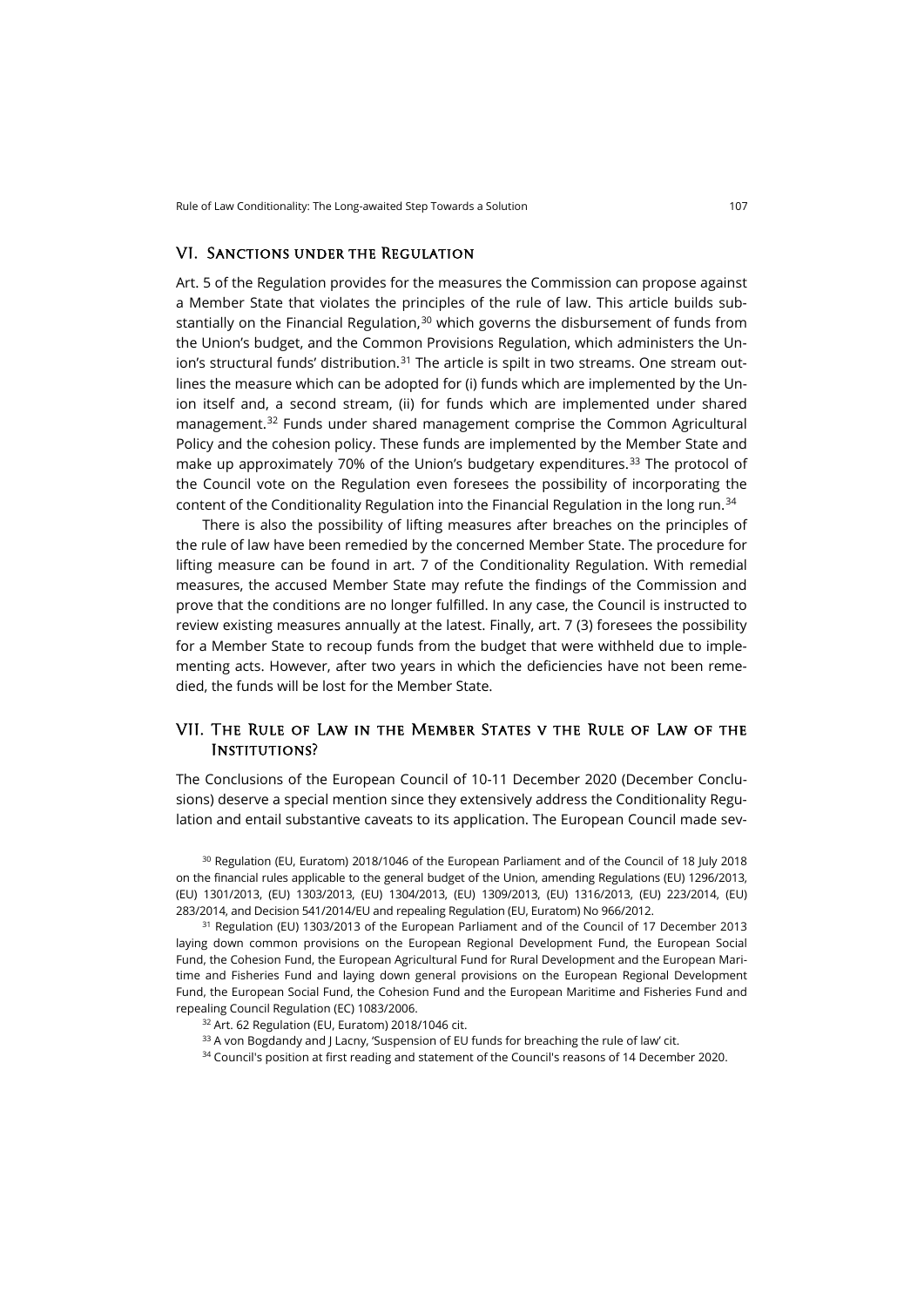eral declaratory statements – arguably to get the deal over the line – which sharply contrast the reading of the legal text. The legal value of the declaratory statements is dis-puted among scholars,<sup>[35](#page-7-0)</sup> and creates the bizarre image of a European Union that compromises the institutional rule of law against the rule of law in the Member States.[36](#page-7-1)

The first caveat can be found in para. I.1(c), in which the European Council foresees that the Commission shall develop guidelines for the application of the Regulation. This would be a normal development for Regulations that are applied with broad leeway. However, para. I.2(c) states that those guidelines shall only be developed, taking into account a legal challenge against the Regulation based on art. 263 TFEU. This would also not be extraordinary since the Commission often adapts its application practices to the jurisprudence of the Court of Justice. However, the same paragraph states that the Commission shall not apply the Regulation until the guidelines are finalized. This entails that the Commission would have to wait for a court case, and subsequently, to adopt guidelines before it is entitled to apply the Regulation. Realistically, the whole process could take up to two years and would be a significant impediment to the success of the Regulation. $37$ 

A second caveat is to be found in the subsequent paragraph (d), which states that the Regulation should only apply when there are no other more efficient means to protect the Union's budget. The paragraph mentions the Common Provisions Regulation<sup>38</sup>, the Financial Regulation,<sup>[39](#page-7-4)</sup> and infringement procedures explicitly. This implies that the Commission eventually has to carefully weigh an infringement proceeding under art. 325 TFEU against the application of the Regulation, as art. 325 TFEU allows the Commission to bring an infringement proceeding against a Member State in which the financial interest of the Union is negatively affected.

Thirdly, para. (e) explicitly states that 'the mere finding that a breach of the rule of law has taken place does not suffice to trigger the mechanism' and highlights the indispensable link to the Union's budget to trigger the application of the Regulation. This, once again, highlights that the connection between the rule of law and the Union's fi-

<span id="page-7-0"></span><sup>35</sup> T Nguyen, 'The EU's New Rule of Law Mechanism: How it Works and Why the 'Deal' Did Not Weaken it' (17 December 2020) Hertie School Policy Brief [hertieschool-f4e6.kxcdn.com.](https://hertieschool-f4e6.kxcdn.com/fileadmin/2_Research/1_About_our_research/2_Research_centres/6_Jacques_Delors_Centre/Publications/20201217_Rule_of_law_Nguyen.pdf)

<span id="page-7-1"></span><sup>36</sup> KL Scheppele, L Pech and S Platon, 'Compromising the Rule of Law while Compromising on the Rule of Law' (13 December 2020) Verfassungblog verfassungsblog.de; A Alemanno and M Chamon, 'To Save the Rule of Law you Must Apparently Break It' (11 December 2020) Verfassungsblo[g verfassungsblog.de.](https://verfassungsblog.de/to-save-the-rule-of-law-you-must-apparently-break-it/)

<span id="page-7-2"></span><sup>37</sup> According to the Judicial Statistics of the Court 2019, a Court proceedings lasts approximately 14,4 months, while the process of adopting guidelines by the Commission takes additional time. See CJEU, The Year in Review - Annual Report 2019.

<span id="page-7-4"></span><span id="page-7-3"></span><sup>38</sup> Regulation (EU) No 1303/2013 of the European Parliament and of the Council of 17 December 2013 laying down common provisions on the European Regional Development Fund, the European Social Fund, the Cohesion Fund, the European Agricultural Fund for Rural Development and the European Maritime and Fisheries Fund and laying down general provisions on the European Regional Development Fund, the European Social Fund, the Cohesion Fund and the European Maritime and Fisheries Fund and repealing Council Regulation (EC) 1083/2006.

<sup>39</sup> Regulation (EU, Euratom) 2018/1046 cit.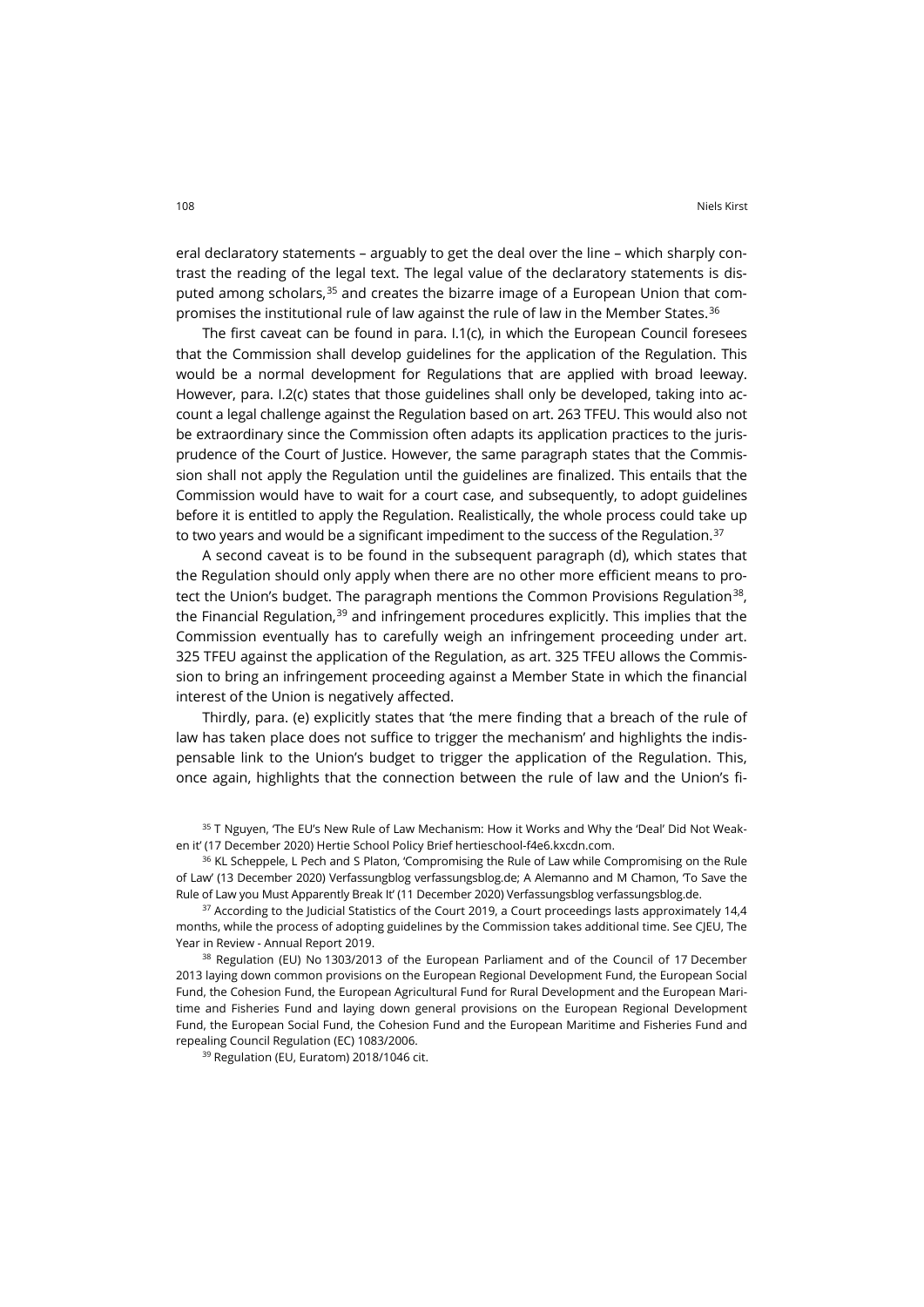nancial interest will be essential when applying the Regulation. Additionally, the following para. (f) emphasizes that the triggering factors in art. 4 of the Regulation are an exhaustive list of elements and are not open to events of a different nature. Additionally, the concept of generalized deficiencies in the rule of law is explicitly excluded according to para. (f). By this wording, the European Council Conclusions turn the initial 2018 proposal by the Commission upside down, whose legislative intention was to address generalized deficiencies in the rule of law. Thus, and in large part, the Council Conclusions emphasise and restate the restrictive scope of the Regulation.

The European Council Conclusions of 10-11<sup>th</sup> December 2020 will undoubtedly lead to a long-lasting legal discussion about the roles of and the relationship between the European Council and the Commission. Strictly following the Treaties, the Commission is the guardian of the Treaties according to art. 17 TEU. The Commission is thus obliged to act within its remit to protect the interests of the Union. Howver, and as the Court has repeatedly held, the Commission has a wide discretion in exercising this role. Nevertheless, it can hardly be argued that it is in the interest of the Union to defer the application of a crucial piece of legislation that has the intention to protect the Union's budget and the rule of law in the Member States. The Legal Service confirmed the European Council Conclusion's conformity with the Treaties and with the text of the Regulation. [40](#page-8-0) This affirming legal opinion makes an opposition by the Commission against the Council Conclusions less likely. Then again, the Parliament declared that there is no legal value to the European Council Conclusions and the Commission as an independent body is bound to ensure the application of the Treaties as well as secondary legislation.[41](#page-8-1) An ongoing inter-institutional contest over the prerogative of interpretation of the Regulation and the European Council Conclusions is therefore likely.

#### VIII. Prospects of the Conditionality Regulation

This Regulation puts flesh on the bones of the principle of the rule of law in the European Union. First and foremost, it does so by legally describing what the rule of law in the European Union entails (art. 2 of the Regulation). Therefore, it may be used by the Court of Justice or the Commission as a legislative authority if the meaning and the definition of the rule of law is disputed among the institutions and the Member States. This gives the Commission gradually more legal ground to protect and argue for the rule of law in the Member States.

Regarding the Regulation's application, it will likely take time until the first implementing act under this Regulation is brought by the Commission into the Council given

<span id="page-8-0"></span><sup>40</sup> Council Legal Service Opinion on Part I of the Conclusions of the European Council of 10 and 11 December 2020 - Conformity with the Treaties and with the text of the Regulation on a general regime of conditionality for the protection of the Union budget.

<span id="page-8-1"></span><sup>41</sup> European Parliament Resolution of 16 December 2020 on the Multiannual Financial Framework 2021-2027, the InterInstitutional Agreement, the EU Recovery Instrument and the Rule of Law Regulation.